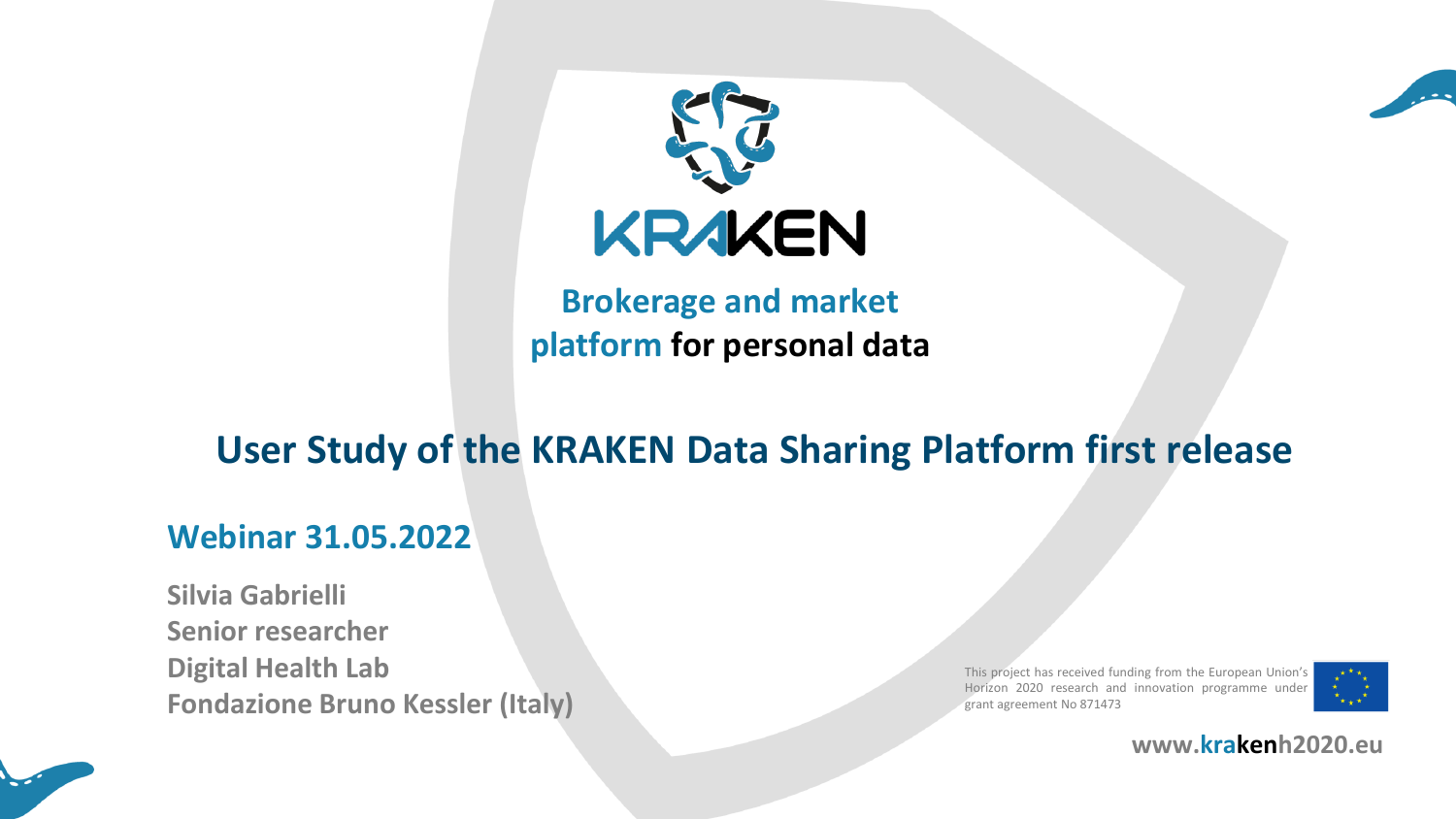

## **Outline**

- **1. Main evaluation goals**
- **2. Protocol of the user study**
- **3. Main findings**
- **4. Conclusion and next steps**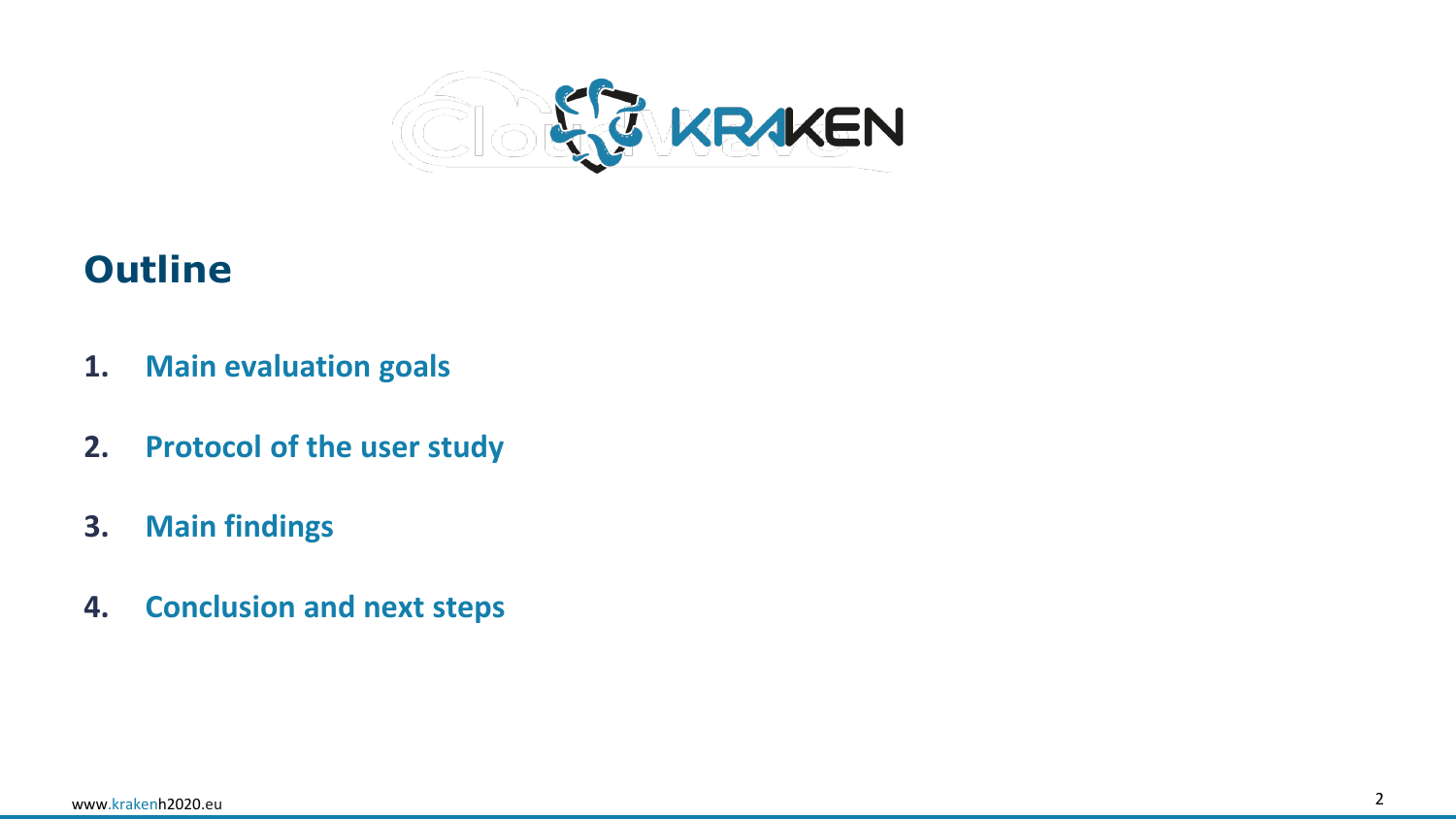

- Multi-dimensional evaluation of KRAKEN platform
	- Usability assessment of the user interaction with the platform main pillars
	- Investigation of users expectations, preferences, concerns with the KRAKEN platform affecting future system adoption
- Study protocol
	- Participants enrolment: Health pilot: 12 users; Education pilot: 3 users
	- Users provided with short video tutorials, instructions to access the platform, list of relevant tasks to be performed
	- Post interaction assessments
		- SUS online form completed by participants after using the platform first release
		- 4 workshops for in depth investigation of user expectations, preferences, concerns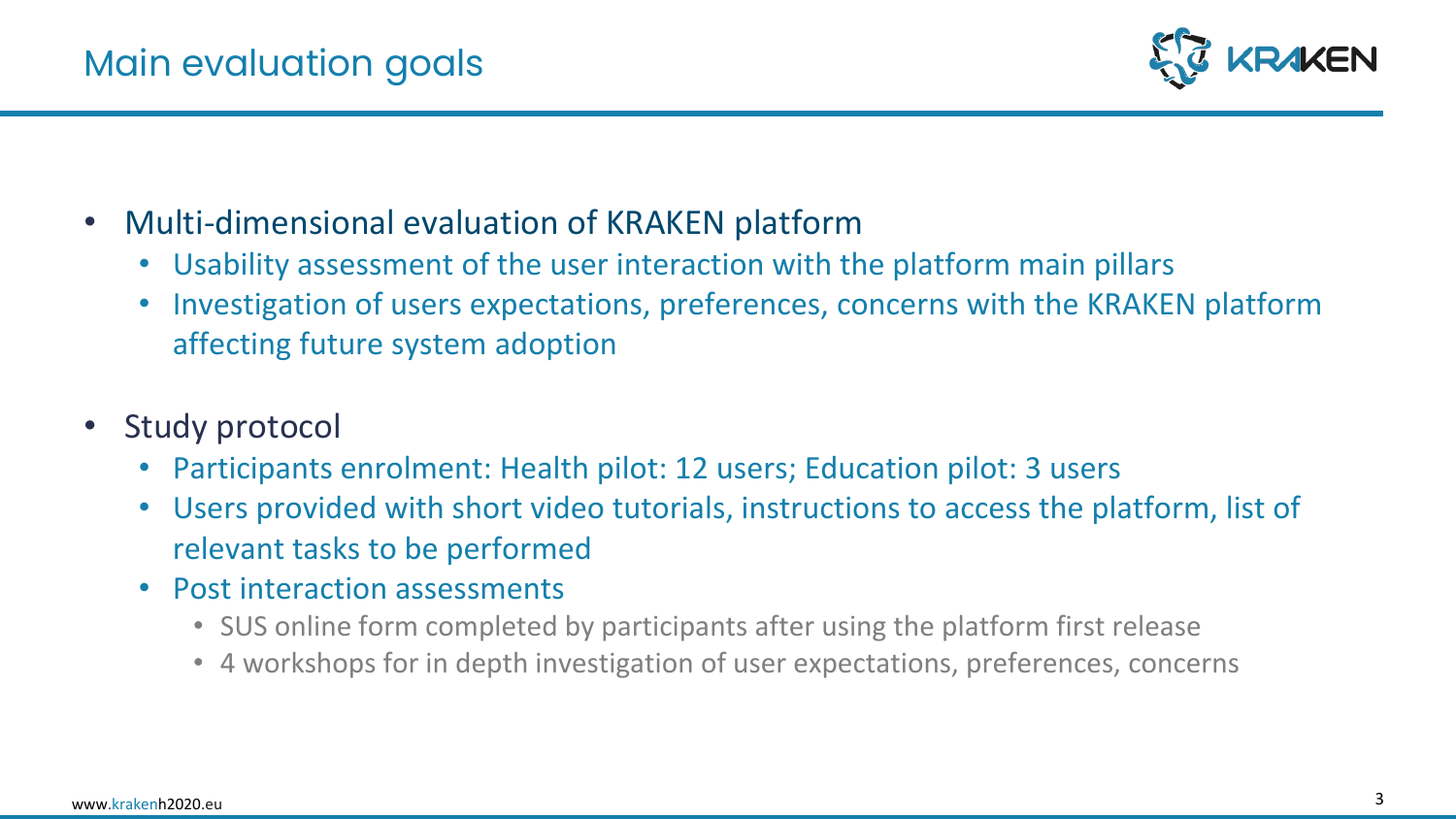

- Health pilot:
	- 12 persons (6 males, 6 females)
	- Age group 35-54 (66.7%), 18-34 (16.7), 55-64 (16.7%)
	- 3 researchers, 2 Big Data for Health experts, 2 legal experts, 1 blockchain expert, 2 managers of companies providing digital health solutions, 5 PM of public health solutions
- Education pilot:
	- 3 students (1 male, 2 females)
	- Age group: 18-34
	- Enrolled at the TUGraz, computer science background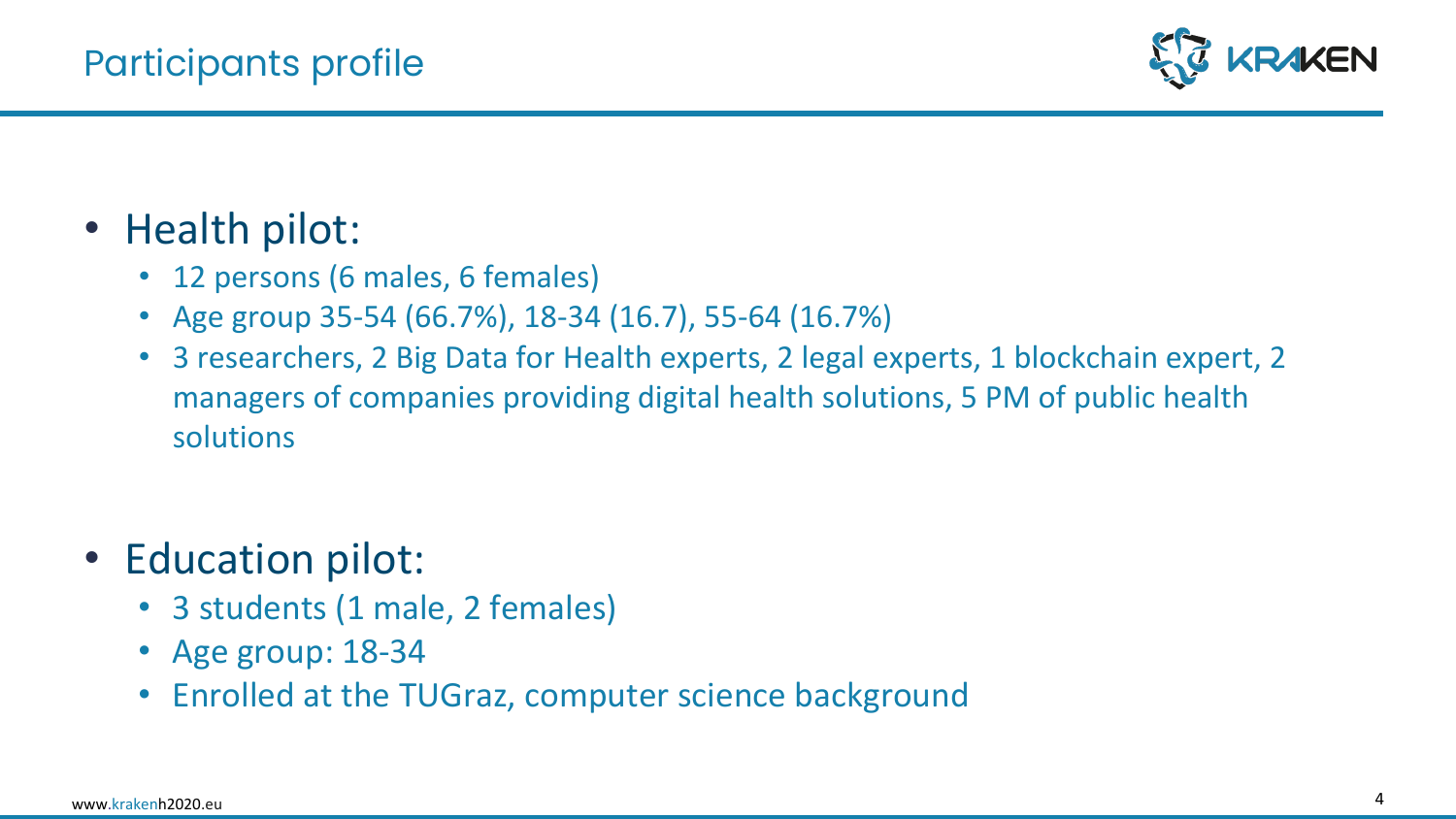

- Health pilot:
	- Average SUS score (0-100) **51.87** (SD 23.67)
- Edu pilot:
	- Average SUS score (0-100) **55** (SD 10.89)

# Grade: **D** Adjective: **OK / Fair** Marginal acceptance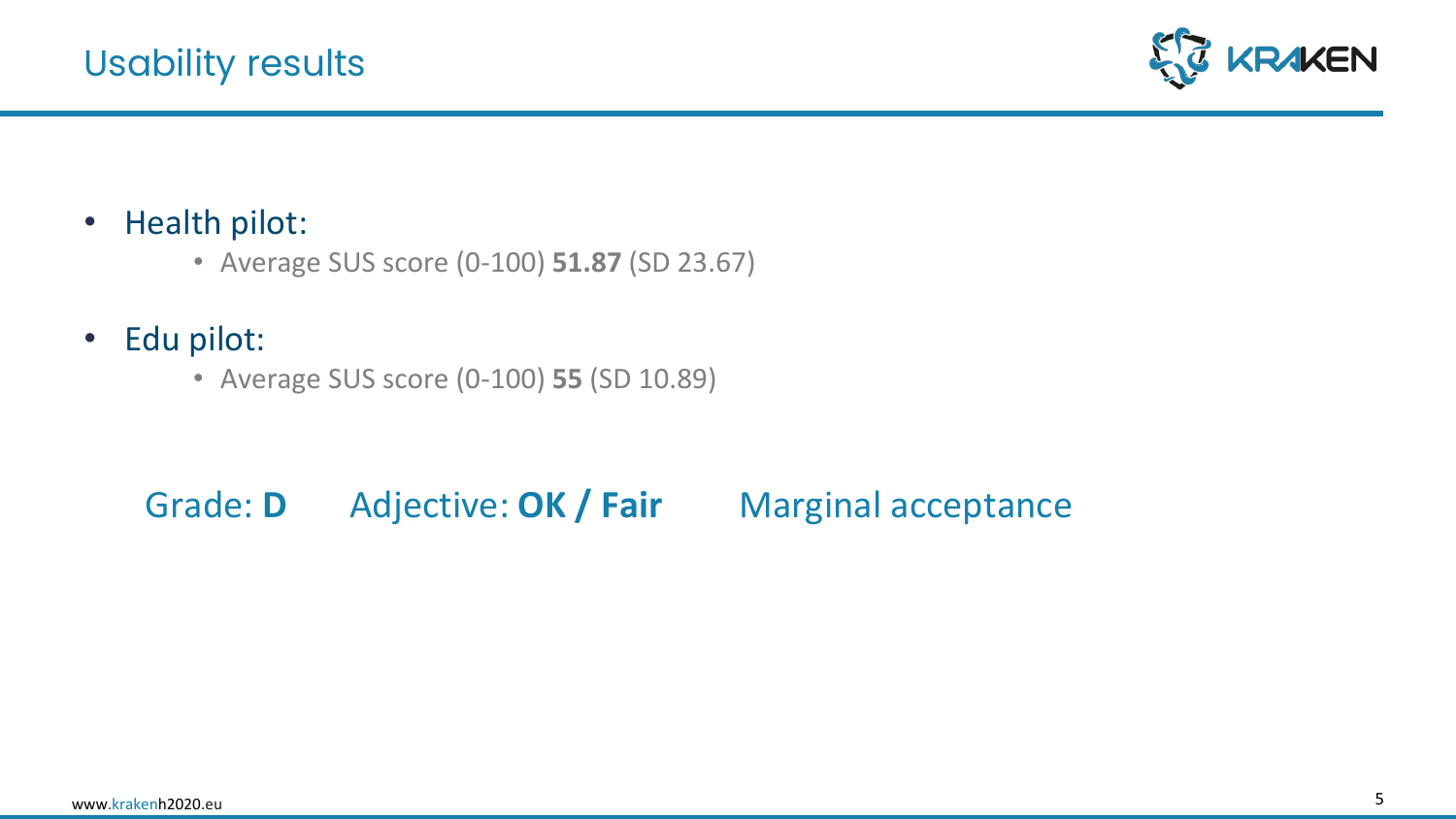

- Trust and interest in the KRAKEN platform for sharing data products
	- 58% expressed trust and interest in the platform, in providing or consuming data products
	- 42% had some concerns regarding privacy, security and quality of data sharing.

KRAKEN should guarantee that the personal data shared are *reliable, accurate ensure that usage of the data shared is compliant with the goals and privacy settings stated by the data provider*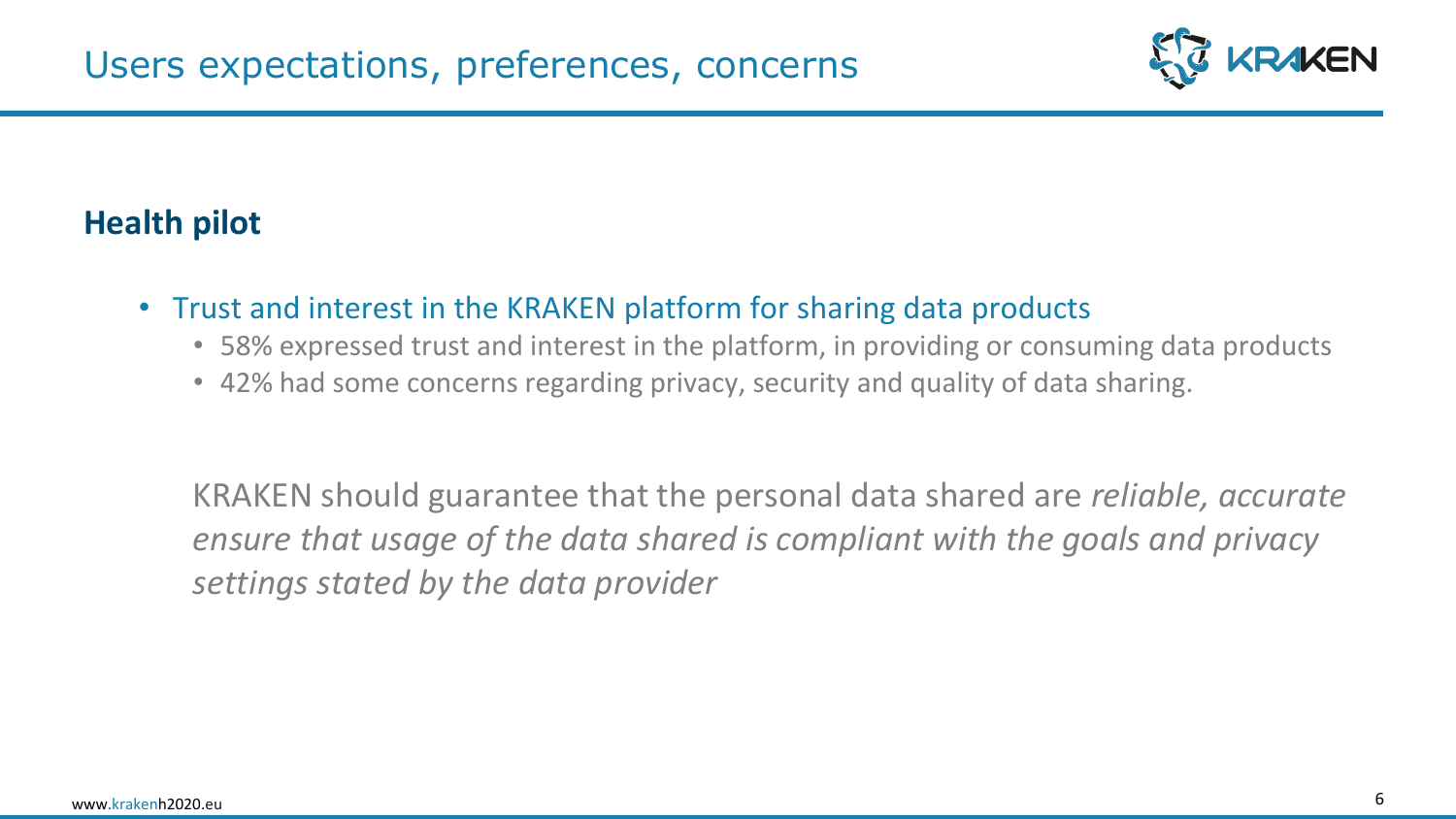

- Privacy preserving analytics and secure authentication method
	- 92% of users interested in using privacy preserving analytics, as an *added value* service
		- Better if customizable analytics, based on latest crypto techniques
	- 66% agree to use SSI mobile app to authenticate, or similar methods (e.g., SPID)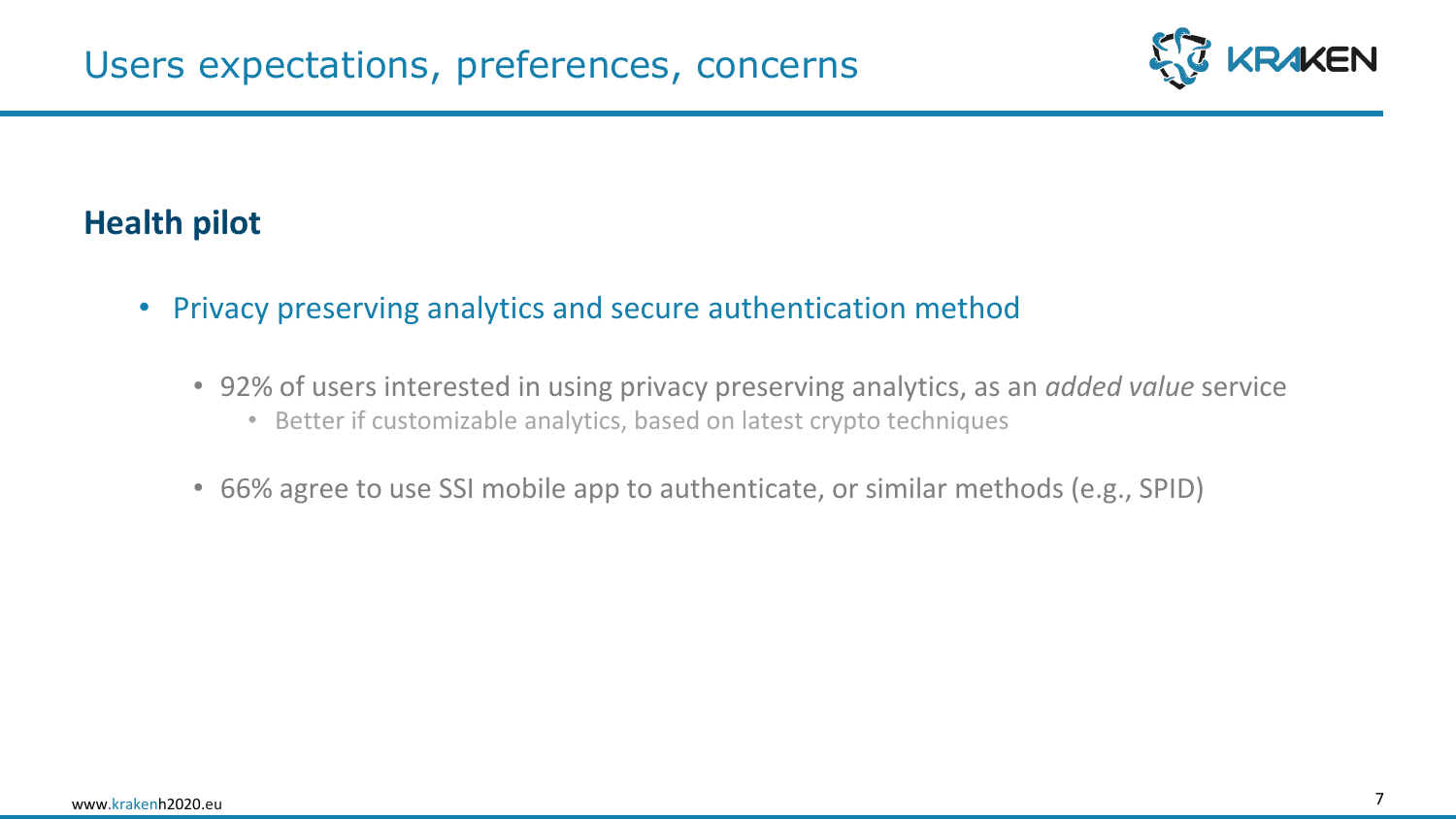

- Types of data to share and entities to share data with
	- Most users would share anonymized data products, preferably for research purposes
	- Main factors affecting willingness to share data:
		- Purpose of data usage
		- Control over data sharing, possibility of revoking access to data
		- Ethics reasons (e.g., improvement of healthcare treatments, receiving credits for data sharing)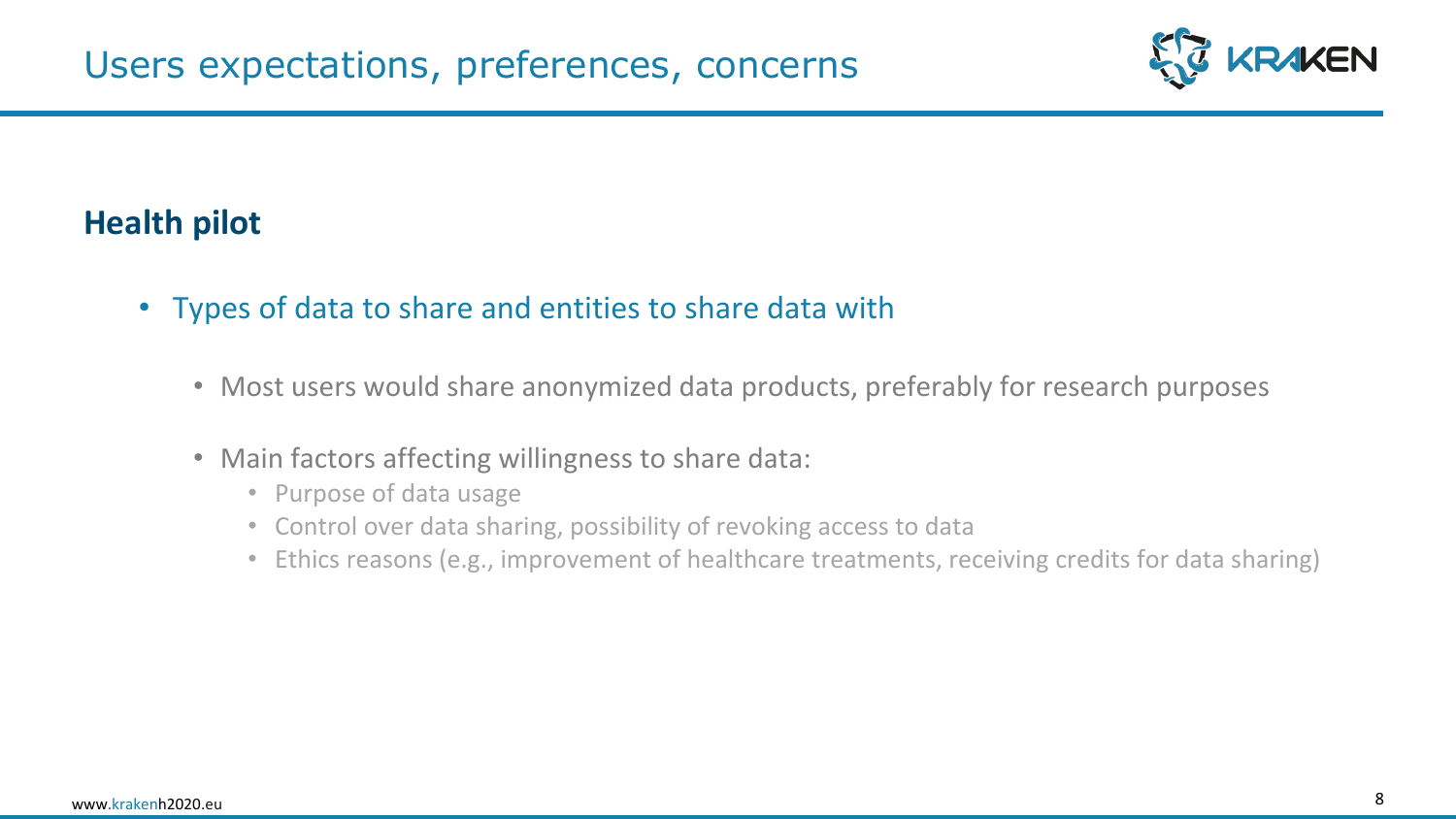

- Compensation for sharing data products
	- 41% would be interested to receive monetary compensation
	- 41% would prefer non-monetary forms of compensation (e.g., access to health services)
	- 92% would find difficult to define a price for a data product to share
	- All participants would appreciate a support from the platform to define/check pricing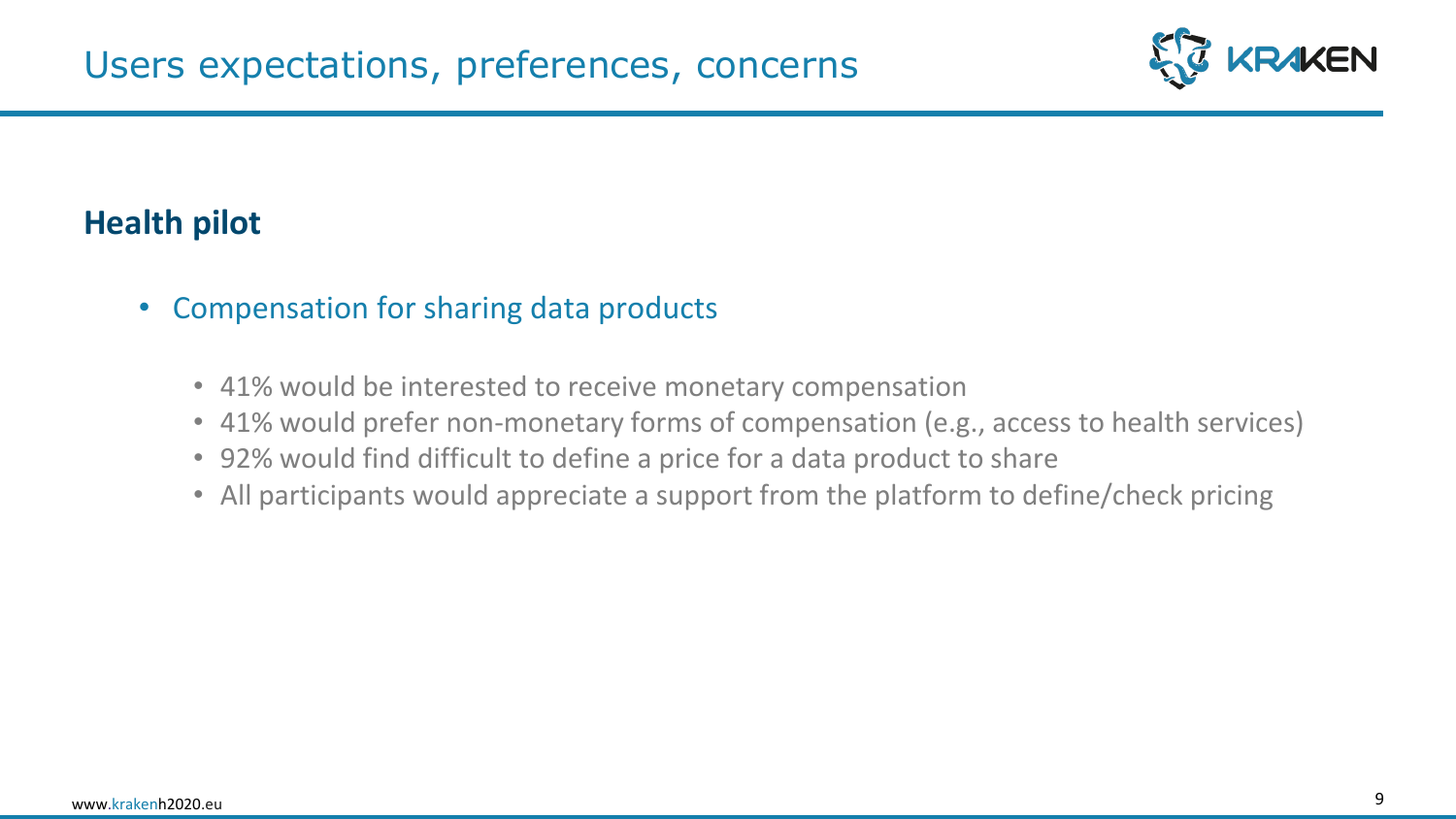

- Concerns with data protection and privacy ensured by KRAKEN
	- 83% have not clear how KRAKEN can ensure protection and privacy of data shared
	- 66% think KRAKEN should try to minimize risks as far as possible
	- 50% would prefer to have more information on privacy by design measures adopted, contextual support when taking key decisions in creating or publishing a data product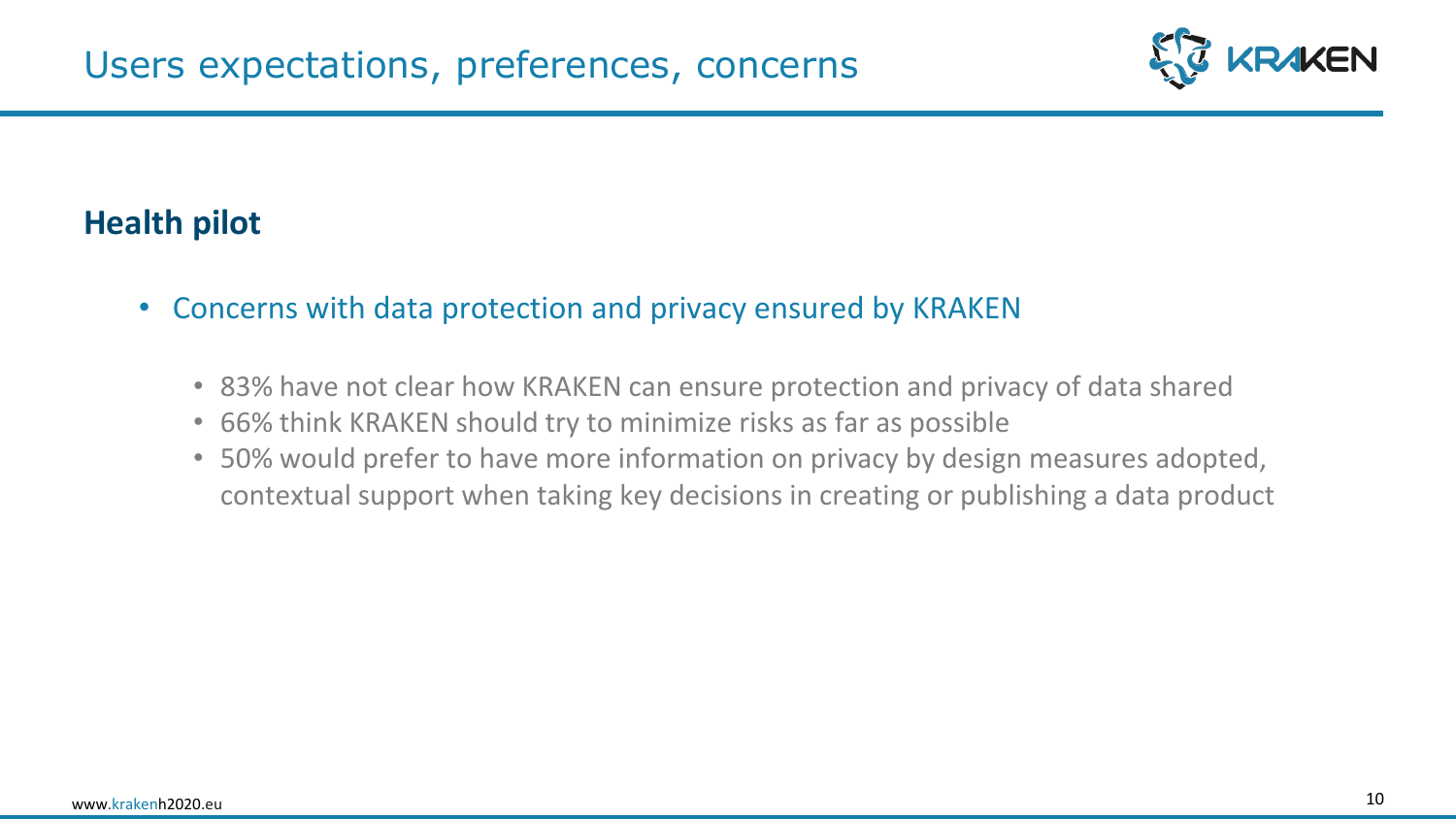

- Trust and interest in the KRAKEN platform for sharing data products
	- 2/3 would trust and have interest for sharing education data
	- KRAKEN platform needs to be easy to use, to provide good UX
	- Would use the platform when applying for a job, to avoid sending printed documents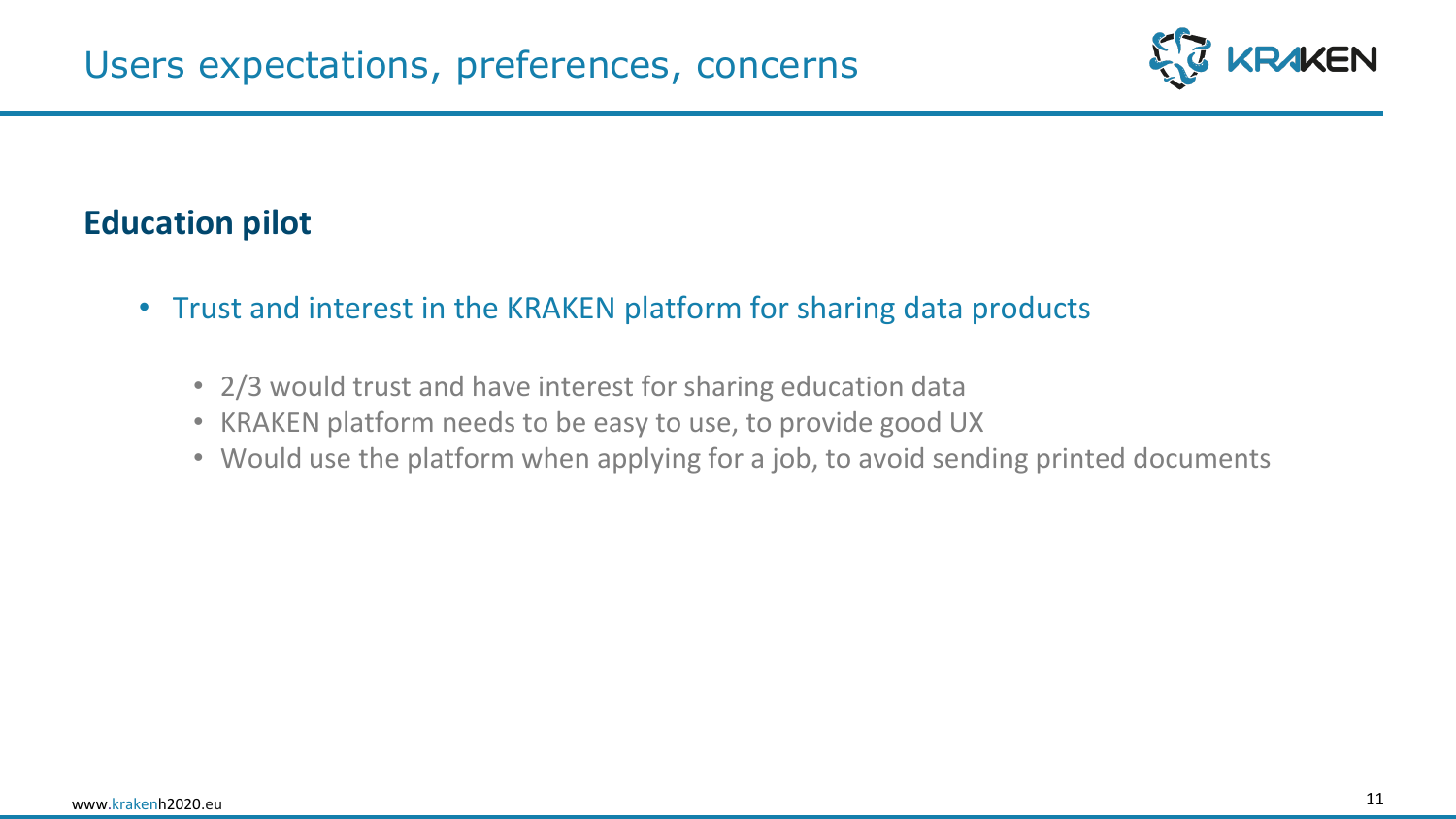

- Privacy preserving analytics and secure authentication method
	- Most users prefer to read more about the type of privacy preserving analytics offered
	- They agree to use SSI mobile app to authenticate, if made easy-to-use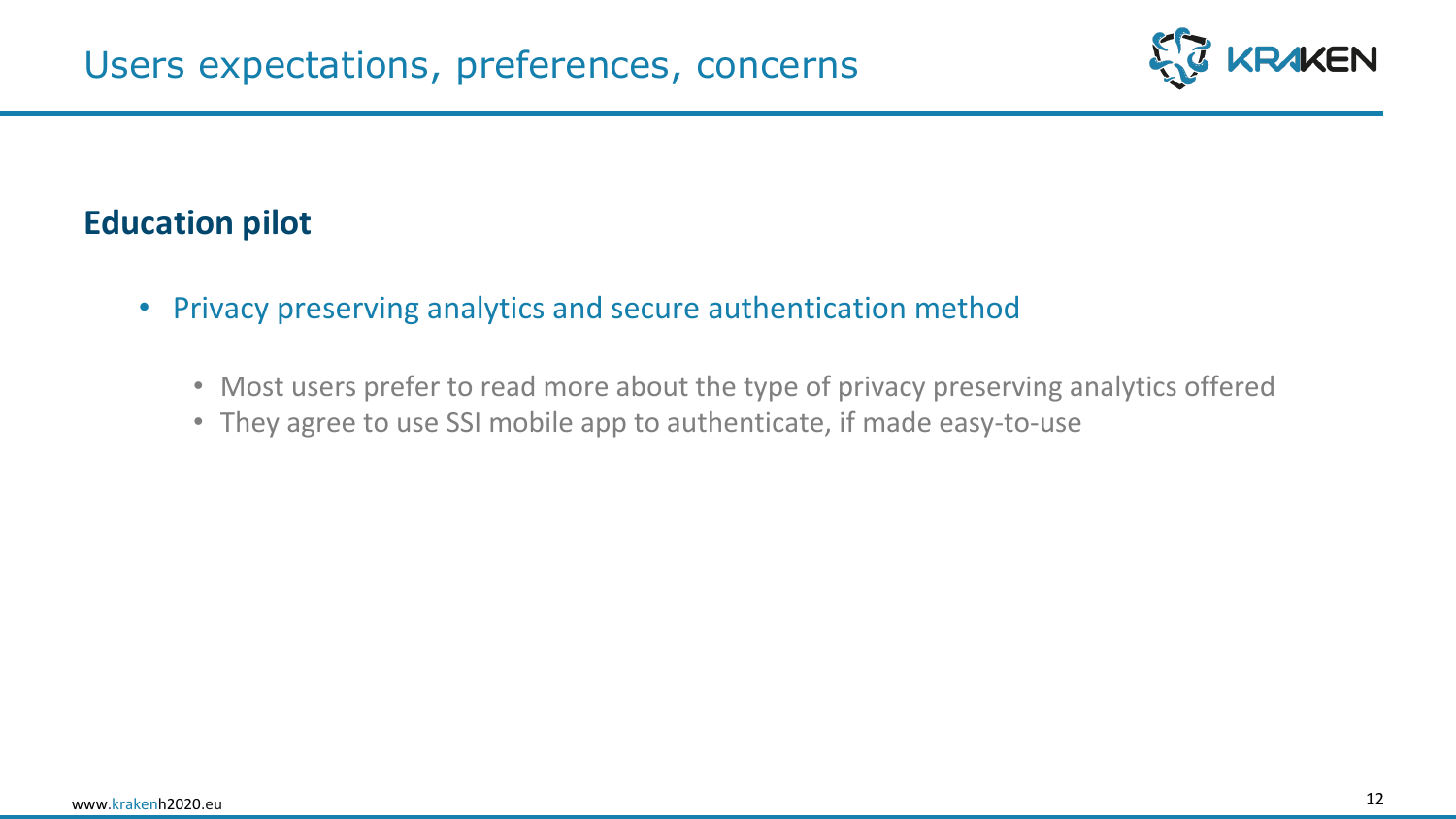

- Types of data to share and entities to share data with
	- Education data: CVs, diplomas (other personal data as well)
	- Happy to share with universities, employers, state agencies/government
	- Not willing to share with private companies, if they have *money-making* purposes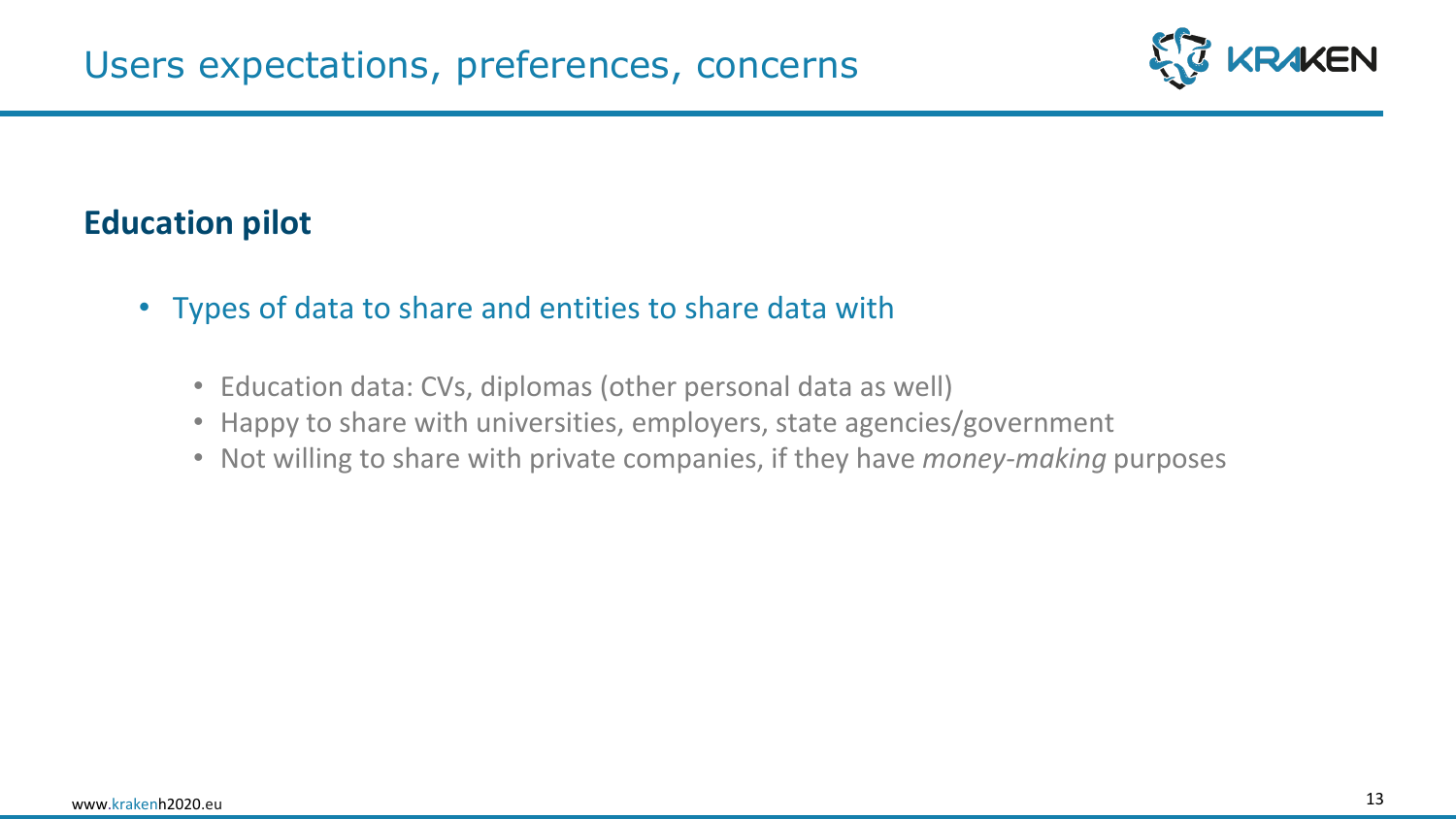

- Compensation for sharing data products
	- All participants would prefer non-monetary forms of compensation
		- E.g., free access to educational software licences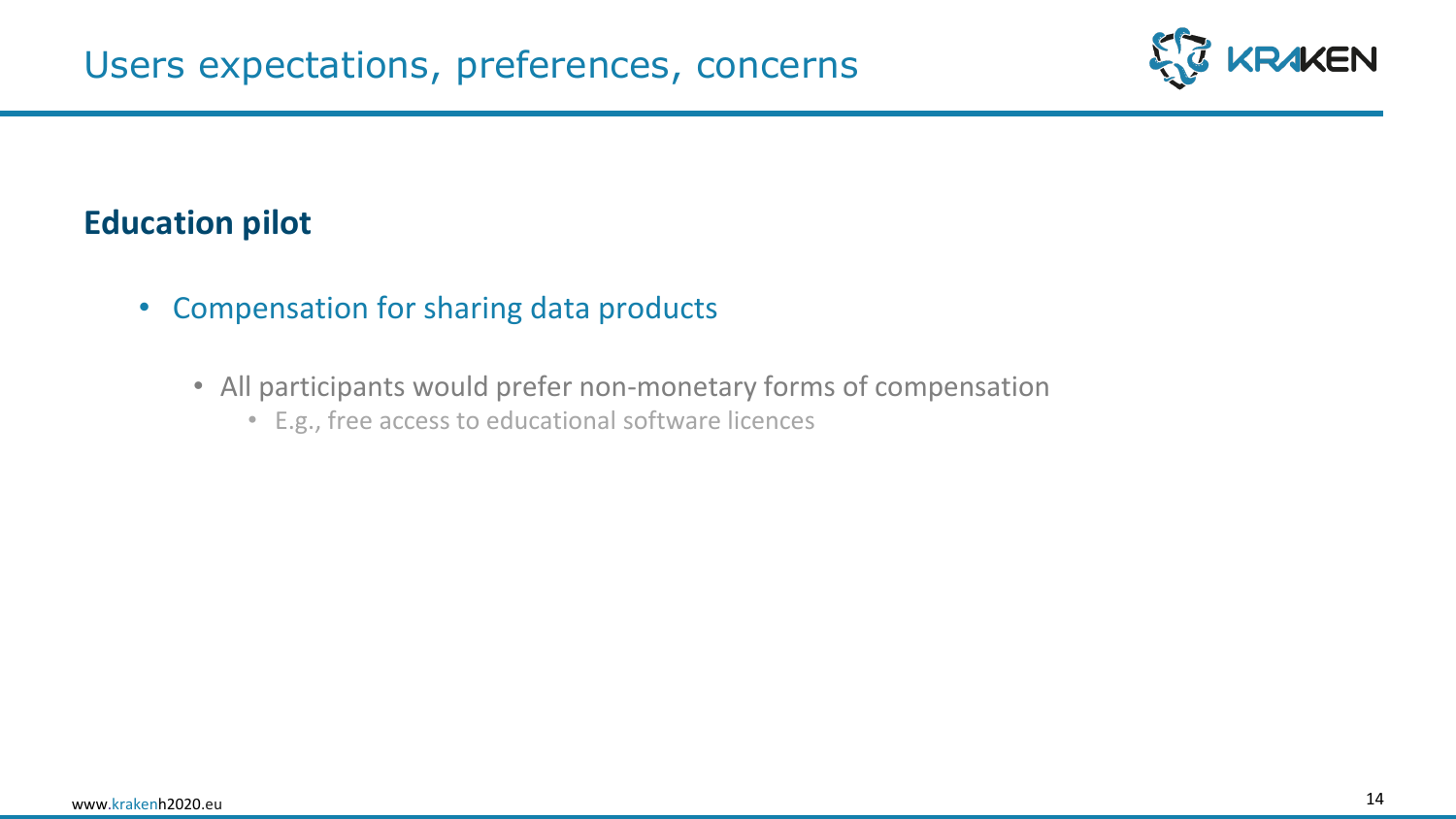

- Acceptance and concerns with data protection and privacy
	- All participants would not share data with private companies storing data out of Europe
	- Some had concerns on possible change of regulation, discontinuity after project is over
	- Preference for a graduality in system adoption (start by sharing less critical type of data)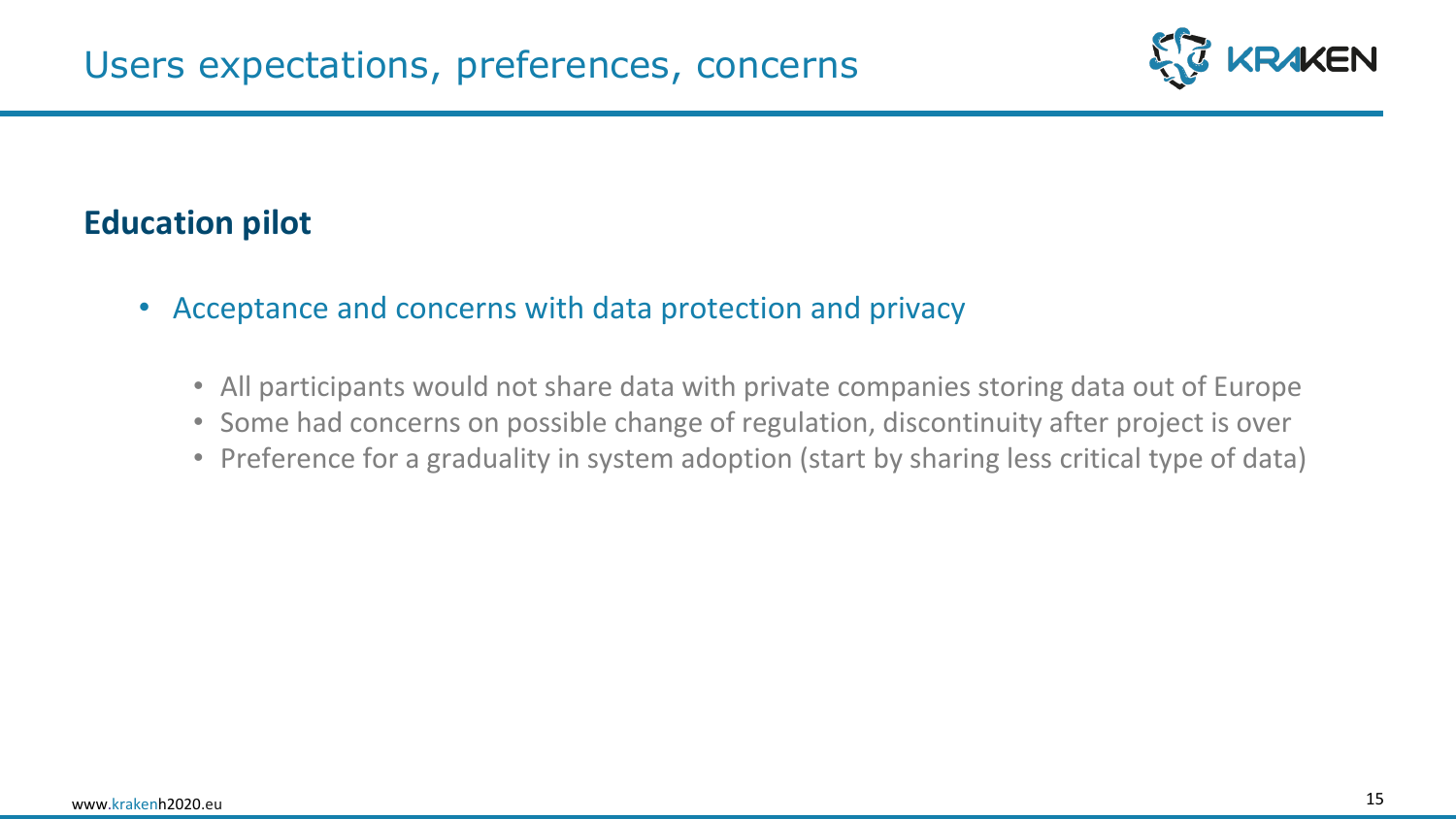

- Many insights collected from participants of both pilots, more details in … Gabrielli, S.; Rizzi, S.; Mayora, O.; More, S.; Pérez Baun, J.C.; Vandevelde, W. **Multidimensional Study on Users' Evaluation of the KRAKEN Personal Data Sharing Platform**. *Appl. Sci.* **2022**, *12*, 3270. https://doi.org/10.3390/app12073270
- Finalization of the platform design by taking into account users' feedback
- Improvement of KRAKEN usability to achieve SUS score 68 or above
- Planned second evaluation study involving at least 35 users in September 2022
- Deploy the platform with interested stakeholders in the piloting domains
- TWITTER; LinKEDIN info@krakenh2020.eu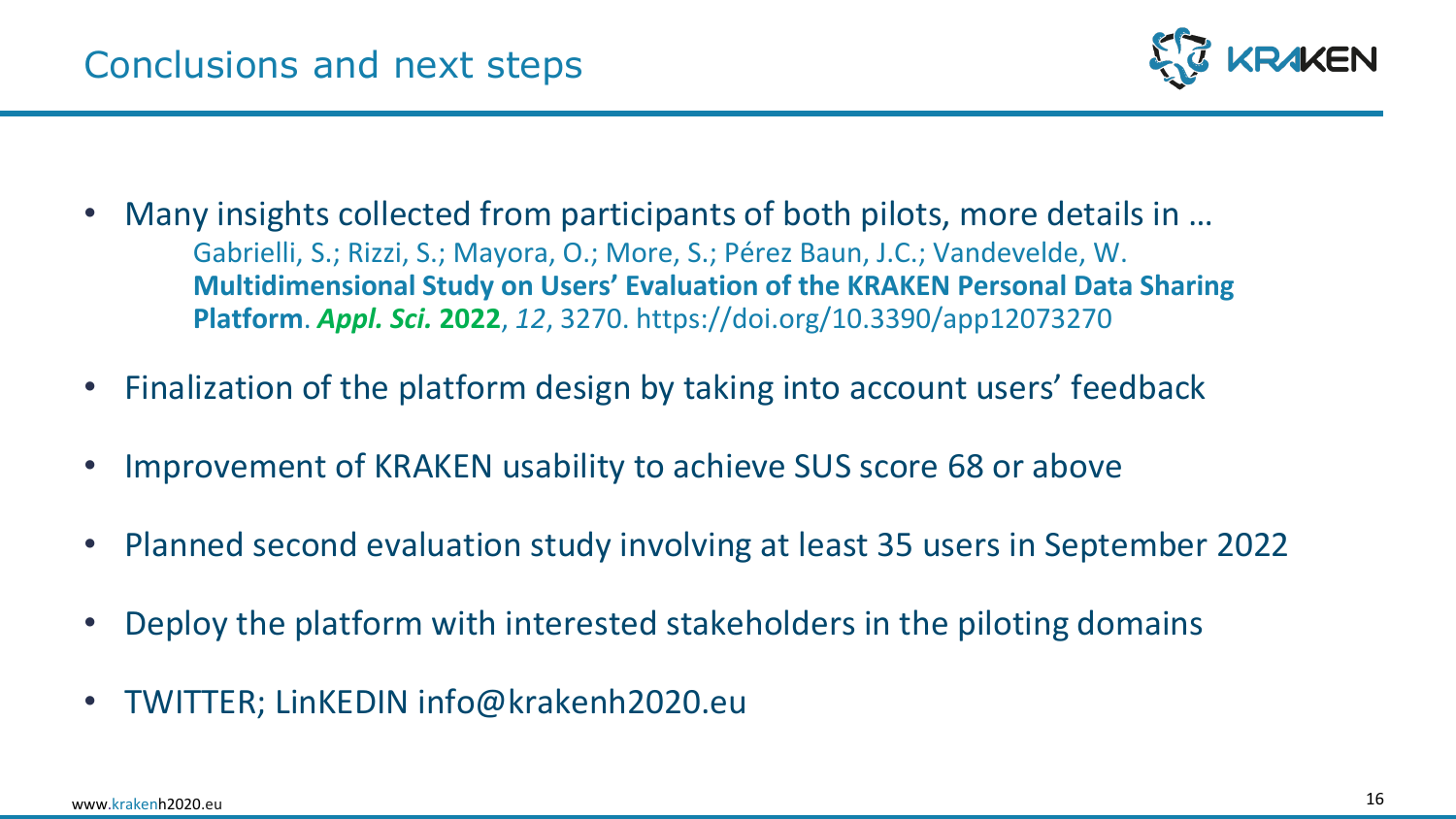

#### We are recruiting new volunteers for the final release evaluation in September 2022

Are you interested to join it?

Please send an email to:

sgabrielli@fbk.eu